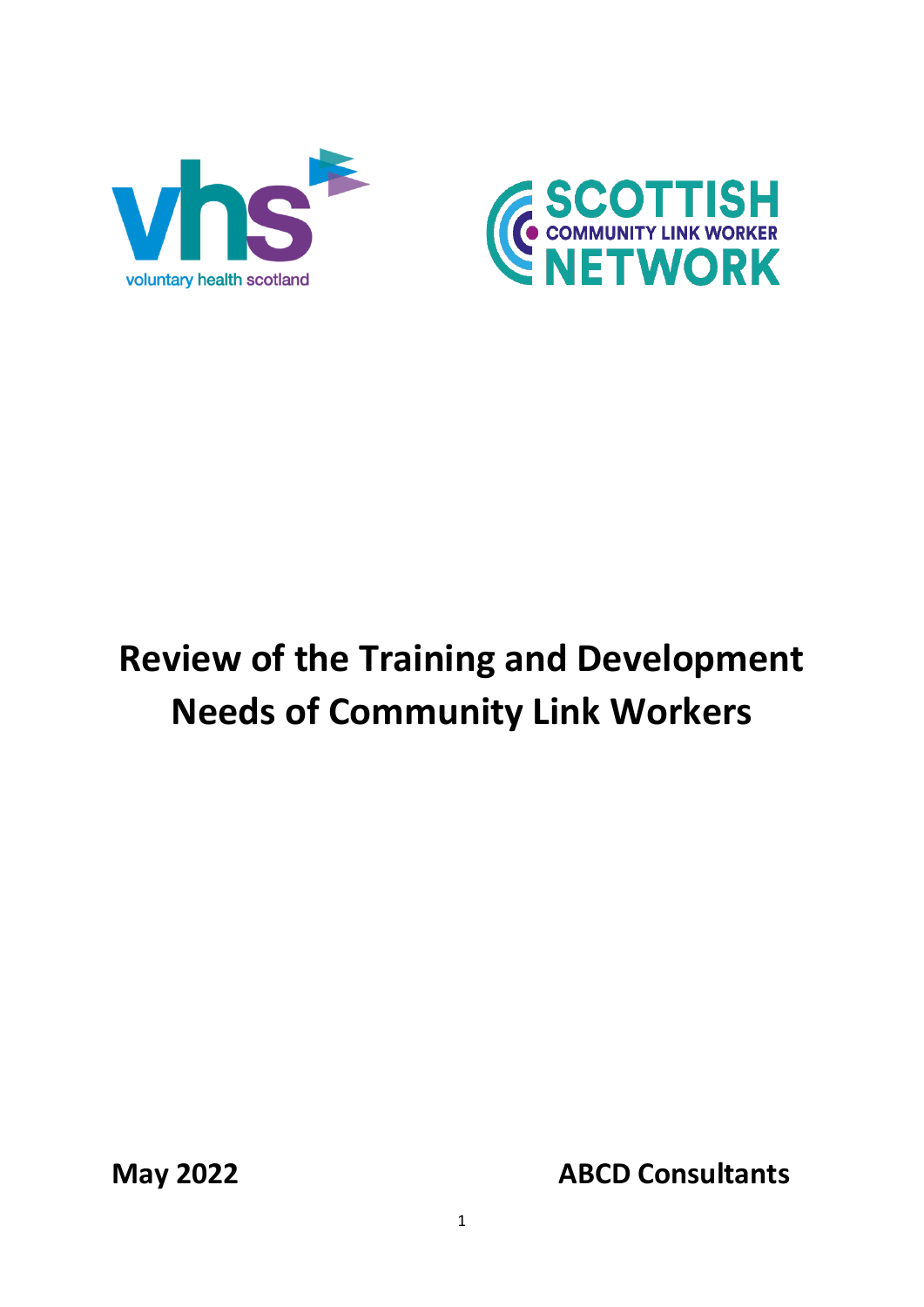# **Content**

- **1. Executive summary**
- **2.Introduction**
- **3.Current induction and training and development opportunities**
- **4.Current gaps in training and development**
- **5.Impact**
- **6.Health and wellbeing**
- **7. Future developments and recommendations**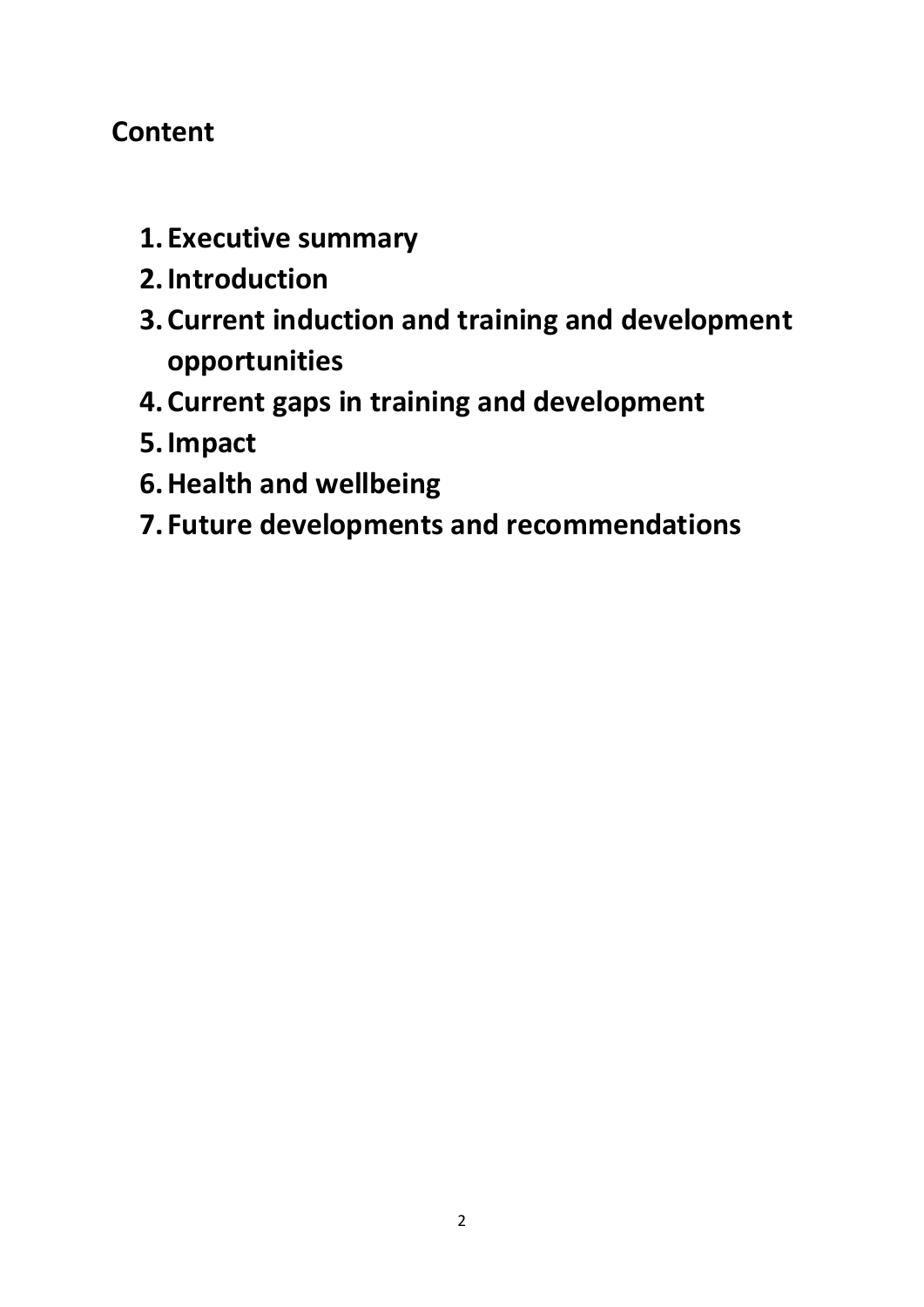# **1. Executive Summary**

In summary, the main points stemming from the review of the training and development needs of Community Link Workers (CLWs) are as follows:

- CLWs recognise the need for, and the benefits of, a Scotland specific network for CLWs. They would welcome more opportunities for networking with their peers both locally and nationally
- There was recognition of the need for core training in public protection, mental health and suicide prevention, trauma informed practice, data protection and other areas as these were essential to enabling them to be effective practitioners. They discussed the idea of having a website for CLWs which would include access to e-learning modules, good practice exemplars and online chats with their peers
- They highlighted the need for well-planned induction programmes which included shadowing opportunities with other CLWs and other professional colleagues to help their understanding of roles and responsibilities within primary care
- Team development was an aspect that had been difficult due to the pandemic and required some attention to ensure that there were clear expectations and understanding of the CLW role across professional colleagues
- Almost all CLWs, programme leads and stakeholders who were interviewed did not see the benefit of having a specific qualification for CLWs; however they would welcome recognition of their prior learning and opportunities for career development
- CLWs and programme leads raised concerns regarding the difficulties of accessing mental health and suicide prevention training and having to deal with complex cases due to the pressure on mental health services. Those who had received support from psychologists in dealing with difficult cases found this very helpful
- CLWs recognised the value of effective support and supervision, opportunities for reflection on their practice and peer support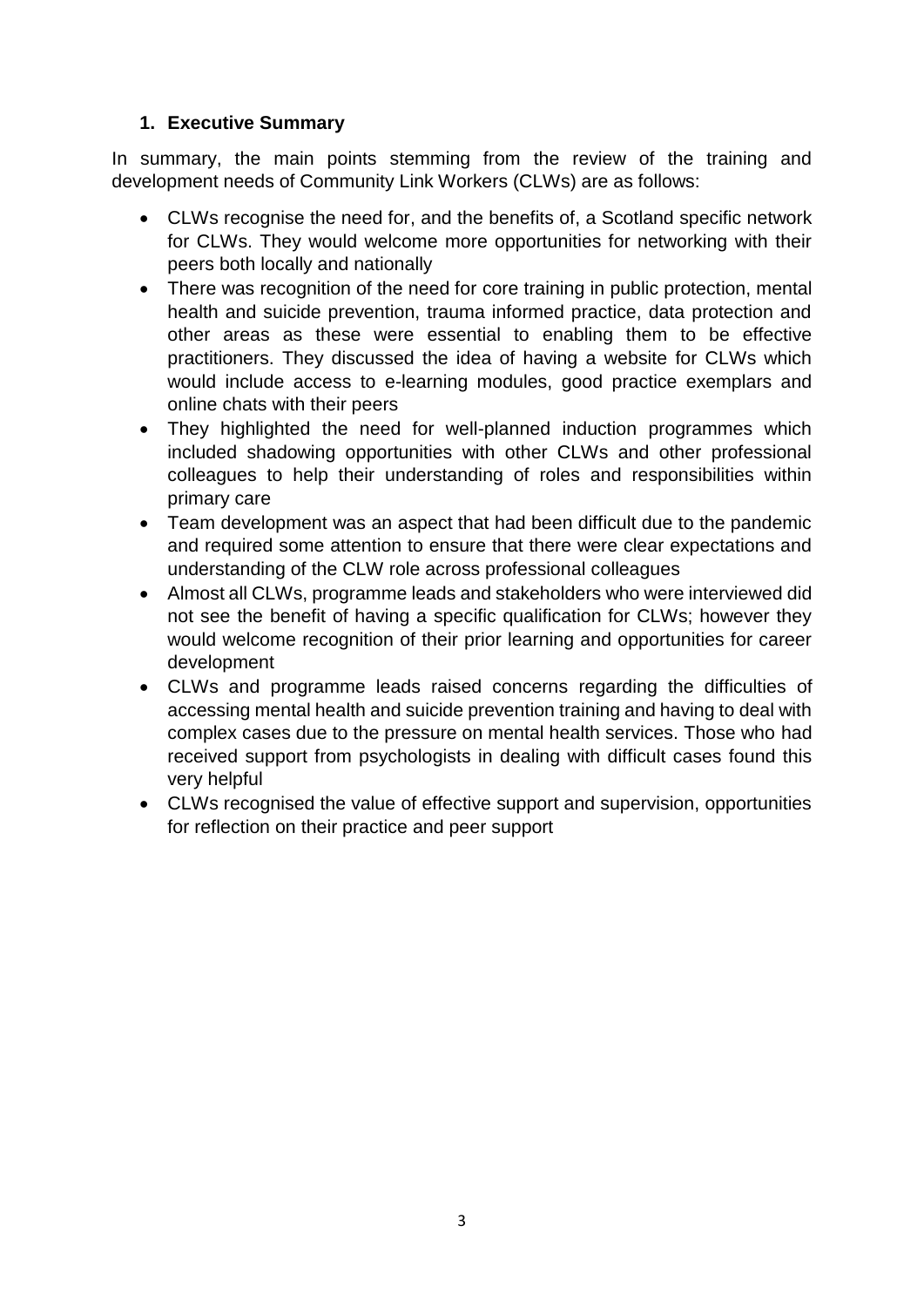# **2. Introduction**

Voluntary Health Scotland in collaboration with The Scottish Community Link Network, commissioned this review to establish an overview of the current training and development opportunities available to Community Link Workers nationally, highlight current gaps and identify how best to address current and future training and development needs.

# **Purpose of review**

- review current training and development opportunities
- identify core training and development requirements
- highlight any gaps in meeting training and development needs
- recommend a professional learning and development programme based on feedback from community link workers, programme leads and key stakeholders
- highlight any concerns arising regarding their role and responsibilities, expectations, support and supervision and their own health and wellbeing

During the course of the review, ABCD Consultants conducted individual interviews with programme leads and key stakeholders including GPs and Scottish Government policy colleagues; and engaged in five focus group discussions with Community Link Workers and three with Programme Leads. The participants in the focus groups provided a very good cross section of Community Link Workers and Programme Leads across Scotland in terms of their location, background and length of time in post.

Overall, we have gained important insights into the wider context of training and development which are reflected in the following report.

It is important to take cognisance of the current context in which CLWs have been working. CLWs, sometimes called Community Connectors or Social Prescribing Workers, play a significant role in supporting patients to access services in their communities. They stressed the importance of building their knowledge and understanding of what organisations and services are available in the locality where they are working. Many highlighted the positive relationships that they have established with both statutory services and third sector organisations. As a result of the pandemic however, CLWs noted that a number of services had closed which made it difficult to refer patients on for further support. They also reported difficulty in accessing other medical services including mental health. This has led to CLWs having to hold cases for much longer than anticipated.

# **3. Current induction and training and development opportunities**

Almost all Community Link Workers reported that a positive induction programme had been made available to them which helped prepare them for the role. This included shadowing other staff and undertaking elements of core training including public protection, data protection and motivational interviewing. CLWs valued the opportunity to work alongside other CLWs for a period of time recognising how helpful this had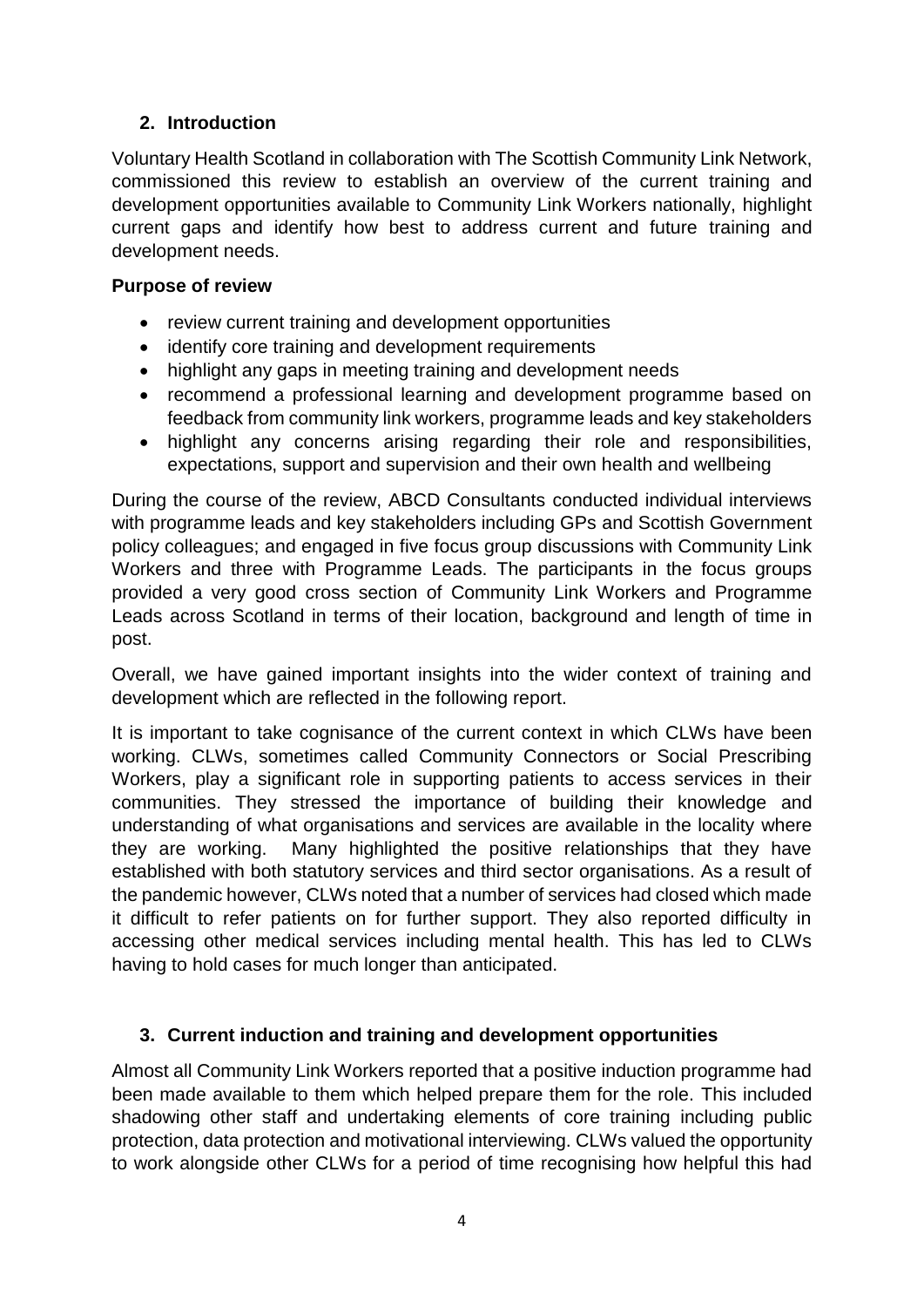been for their own professional development. Opportunities varied depending on whether CLWs were located in GP practices or in third sector organisations. CLWs who had experienced a positive induction, recognised that this had been advantageous.

CLWs, propramme leads and GPs indicated that the pandemic has resulted in a greater need for CLWs as issues relating to social isolation, mental health and poverty have increased. CLWs have helped to support the most isolated and vulnerable individuals and connect them to services that have been able to help them deal with a wide variety of issues including food poverty.

CLWs play a critical role in assisting patients to deal with a wide variety of social issues relating to poverty, addiction, housing, employment and benefits. CLWs noted how important it is for them to have training and to gain an understanding in all of these areas to enable them to assist their patients as effectively as possible. CLWs are often providing early intervention and supporting families who are encountering difficulties. They are acutely aware that these issues are continuing to increase due to a rise in the cost of living including higher energy and food costs. A few CLWs had participated in Lifestyle Management courses which had assisted them in helping many of the patients they worked with.

#### *'The job that CLWs do is invaluable for practices. Continuing to offer training so that they can advance is to the betterment of the person, the practice, and the patient. It would be useful to ask patients about their experiences.'* **(GP interviewed)**

Many CLWs highlighted that training and development was ongoing. If they identified training courses that they thought would be beneficial, these requests were usually supported by their line managers. Training and development needs were generally discussed during support and supervision sessions. Almost all CLWs received regular and effective support and supervision from their line managers. They agreed that time was given for professional reflection and discussing case studies which they found helpful. The majority of CLWs worked as part of a team and valued the peer support that was available to them.

CLWs employed by the NHS were able to access Learn Pro and TURAS training and development programmes which covered mandatory training. They benefited from participating in a variety of courses including Good Conversations. TURAS is NHS Education for Scotland's single, unified platform which gives access to health and social care tools and learning resources.

Most CLWs recognised their role in relation to social prescribing but would welcome more training and development on both this and Realistic Medicine. This approach encourages patients to self-manage and overcome barriers, therefore enabling them to take responsibility for their own health and wellbeing.

CLWs felt a difference when GP and other staff within the GP practice had a good understanding of their roles and responsibilities. This led to clear and realistic expectations of the role and appropriate referrals being made. Unfortunately where this had not happened, CLWs described being given inappropriate referrals which made things difficult for both them and the patients with time spent trying to address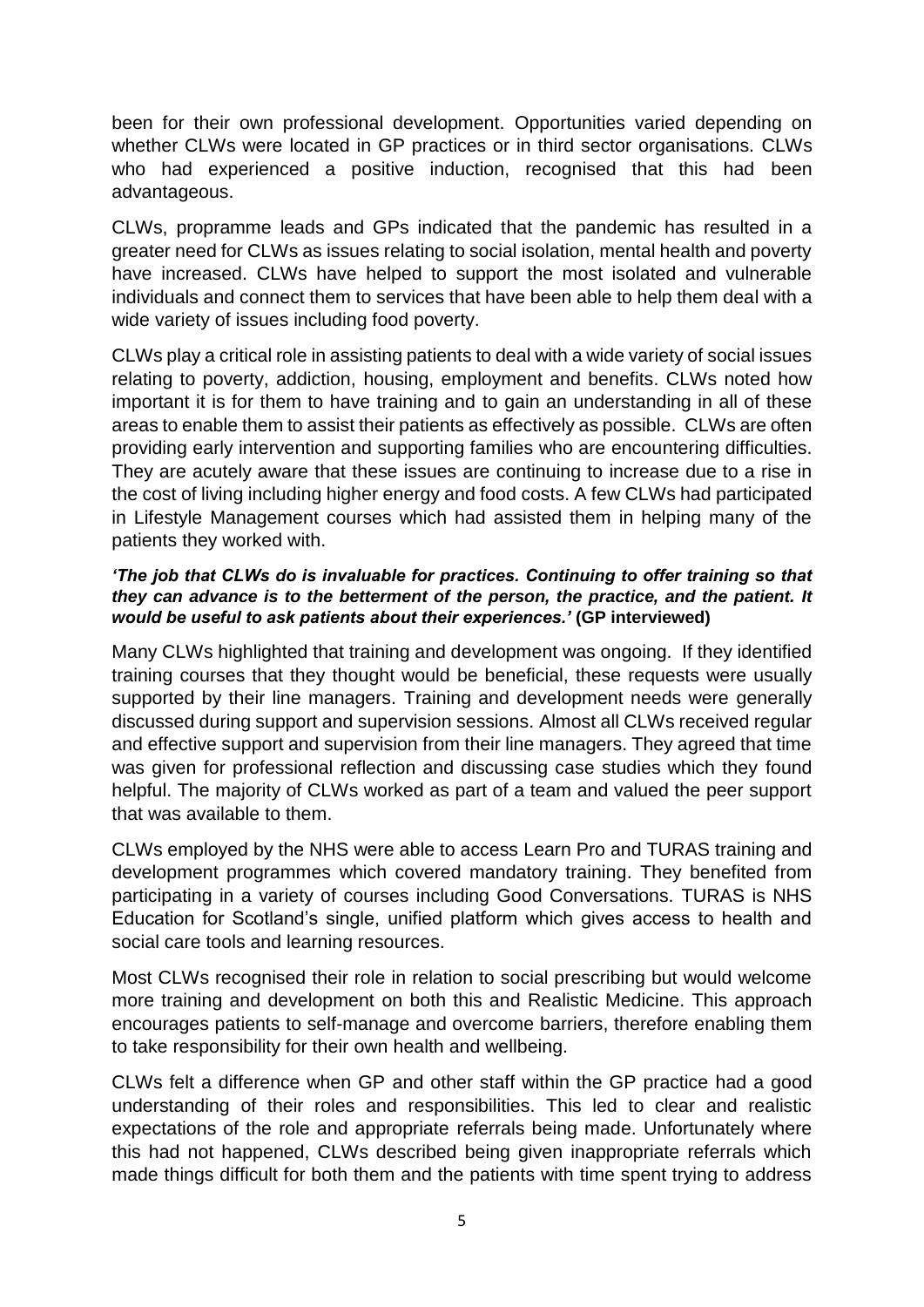this. CLWs can find it difficult to embed their roles into GP practices particularly if they are working across a number of practices. Due to varying complexities, exacerbated as a result of the pandemic, it can be difficult for whole teams to meet and get to know each other. This can make it difficult for other professional colleagues to understand the role and responsibilities of CLWs and develop teamworking. This has been particularly difficult during the course of the pandemic. A few CLWs also reported finding it difficult to access accommodation in GP practices due to lack of space.

#### **'***The team must work with everyone on board to ensure that CLWs are embedded in the practice'* **(GP interviewed)**

#### *'The CLW needs to be integrated within the systems and understand the approach within the practice'* **(GP interviewed)**

Most CLWs noted increased complexity in their role as a result of the pandemic with an increase in supporting patients experiencing mental health issues. Due to increased pressure on existing services, CLWs described having to hold cases which otherwise would have had more specialist intervention. These cases can often be complex with the CLWs requiring additional support and guidance. In some areas, many CLWs receive professional support from psychologists as part of their contract which has been beneficial to them. Others who did not receive this support felt that it would be helpful. In some cases, it was felt that referrals to support patients experiencing mental health issues were inappropriate as cases were too complex and required the intervention of professional staff trained as mental health practitioners. Due to significant waiting lists or individuals not meeting the criteria of the crisis level indicated by the providers of psychological services, patients can fall through the net. The reality for a number of CLWs is that they are having to deal with crisis situations although they are not trained as mental health practitioners and should not be regarded as an emergency service. Having no clear pathway to refer people was a stress point for a number of workers.

CLWs noted the need for training in mental health including suicide prevention programmes such as Applied Suicide Intervention Skills Training (ASIST) as part of their core training. However, a number of leads and workers reported that it is currently very difficult to access this training. They recognised that services for mental health support and intervention can be confusing for patients and were aware of the additional resource that mental health support workers would provide.

# **Key Points**

- **CLWs benefit from having a well planned induction which helps prepare them for their role**
- **Preparing GPs and other professionals in relation to expectations of the CLW role is crucial to preventing inappropriate referrals This needs to be prior to the scheme or worker starting**
- **Providing patients with information about the CLW role is vital.**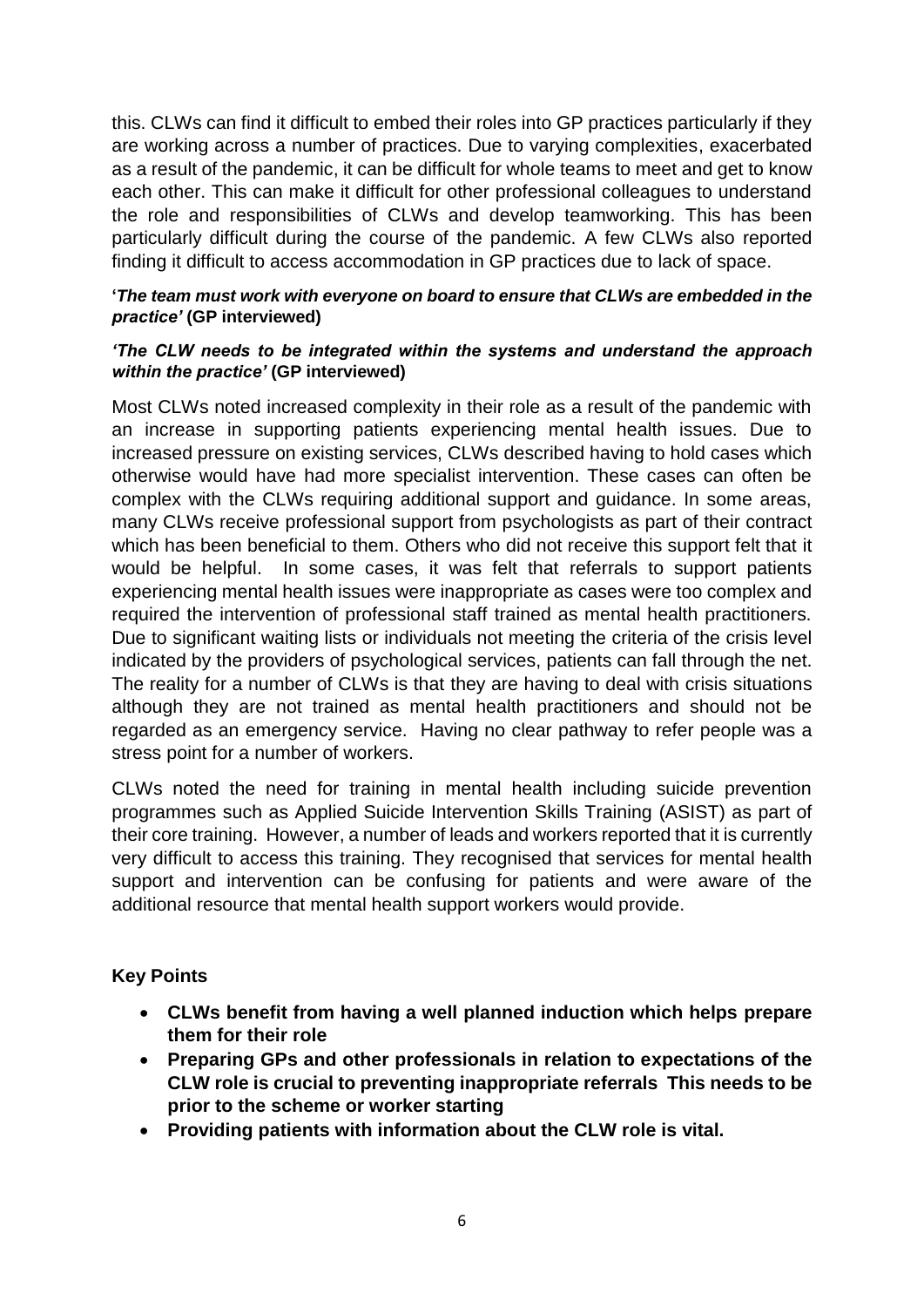- **Assisting CLWs to develop an understanding of the locality they are working in and the organisations and services that they can refer patients to is beneficial**
- **CLWs benefit from being part of a team where they can discuss and reflect on cases and share practice**
- **Shadowing experiences assist CLWs to gain an understanding of the role of other professionals. This also includes shadowing other CLWs as part of their induction**
- **Core training in key areas including public protection, benefits and housing, mental health including ASIST, social prescribing, good conversations and data protection, helps CLWs to be effective in their role**
- **CLWs benefit from peer support**
- **Line managers supported the personal and professional development of CLWs through regular support and supervision**
- **Clarity on the structure and a clear definition of the roles and responsibilities of mental health support workers would help avoid duplication and confusion regarding patient pathways.**

# **4. The current gaps in training and development**

CLWs, programme leads and GPs believe the number of patients of all ages experiencing mental health issues had increased substantially during the pandemic. Almost all leads and CLWs highlighted access to appropriate mental health and suicide prevention training as being a priority. Accessing programmes including ASIST was difficult however, and CLWs felt that this was putting them in potentially vulnerable situations where they had not had the appropriate training to support individuals in crisis situations.

CLWs recognised that as they are often working with patients who have been affected by trauma in their lives, an understanding of adverse childhood experiences and the impact of this on individuals would be beneficial.

There were limited opportunities to participate in multi-disciplinary training and most CLWs felt that this would support their professional development and understanding of the role other professionals play in supporting patients.

Programme leads and CLWs agreed that better connections with third sector and other services could improve access to relevant training and development courses and make the best use of limited resources.

While creating an induction programme and training for a large cohort of workers worked well, the challenge was to adequately induct and train single workers. Leads felt that there could be a central resource bank of the wide variety of online and faceto-face training being held across the country and which could be shared and accessed as required.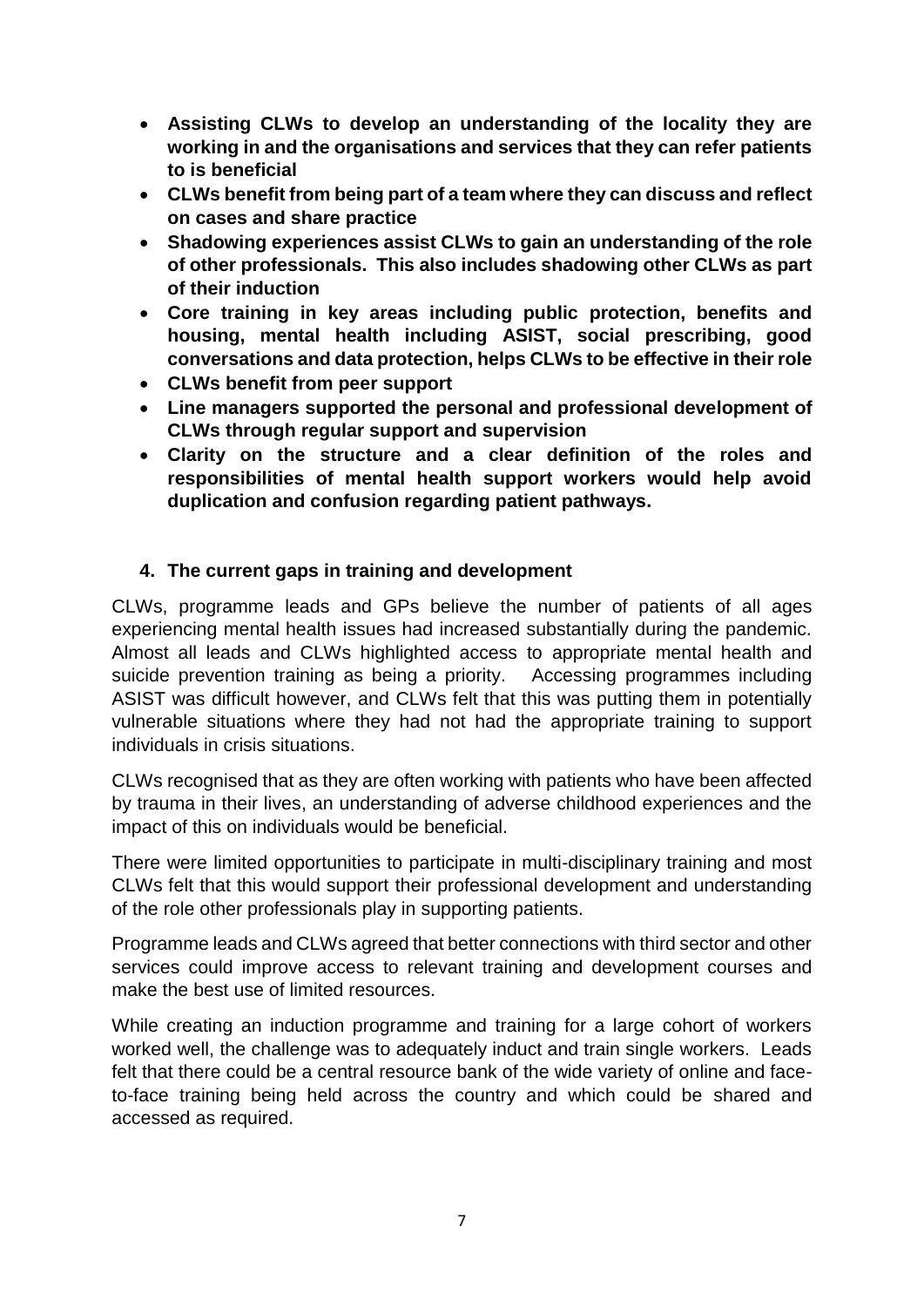**Key points**

- **Due to increases in the need for mental health support, CLWs need to be equipped with the skills and knowledge to support patients appropriately – this should include access to ASIST training**
- **CLWs would benefit from training in trauma–informed practice and an understanding of the impact of adverse childhood experiences**
- **Opportunities for multi-disciplinary training with other professional colleagues should be created**
- **Consideration should be given to increasing access for CLWs to participate in relevant training and development offered by other services and organisations including the third sector**
- **A national resource bank of training opportunities should be established**
- **CLWs would benefit from more training on self-evaluation.**

# **5. Impact**

There is no doubt that CLWs have provided a significant role, particularly during the pandemic, where they have often been seen as providing a lifeline to those facing isolation, trauma and financial difficulties. CLWs recognised the importance of building positive, trusting relationships with the people they work with and the value of not having a professional label. The GPs interviewed were all very positive about the significant role CLWs played in supporting vulnerable patients who required emotional support. GPs were very appreciative of CLWs' contribution. However, a few of the CLWs reported that they did not feel valued by GPs; this was due to not feeling part of the practice team. However they did say that this was partly due to the pandemic and the necessary distancing that was required.

CLWs were driven by the difference they were making to the people they were working with and they felt valued by them. Many older people who were not able to access IT during the pandemic were provided with direct emotional support to prevent them suffering from anxiety and social isolation.

Although CLWs generally recognised their value and the difference they were making to improving patients' lives, a number of views were expressed regarding the variation in CLWs' salaries across Scotland which they regarded as being unfair.

Programme leads and CLWs noted the range of new services and staff attached to GP practices and expressed the need for a coordinated, team approach to ensure that patients have a clear understanding of what is available to support their health and welllbeing.

Programme leads and CLWs are using a variety of tools, including the Quality of Life tool, and frameworks including Elemental, Milo and Salesforce to gather evidence of impact. There is recognition that this should not be a tick box exercise and that qualitative evidence of impact needs to be gathered. However, there is a lack of clarity on Scottish Government's expectations about what should be measured and benchmarks. There was agreement that a national evaluation framework would be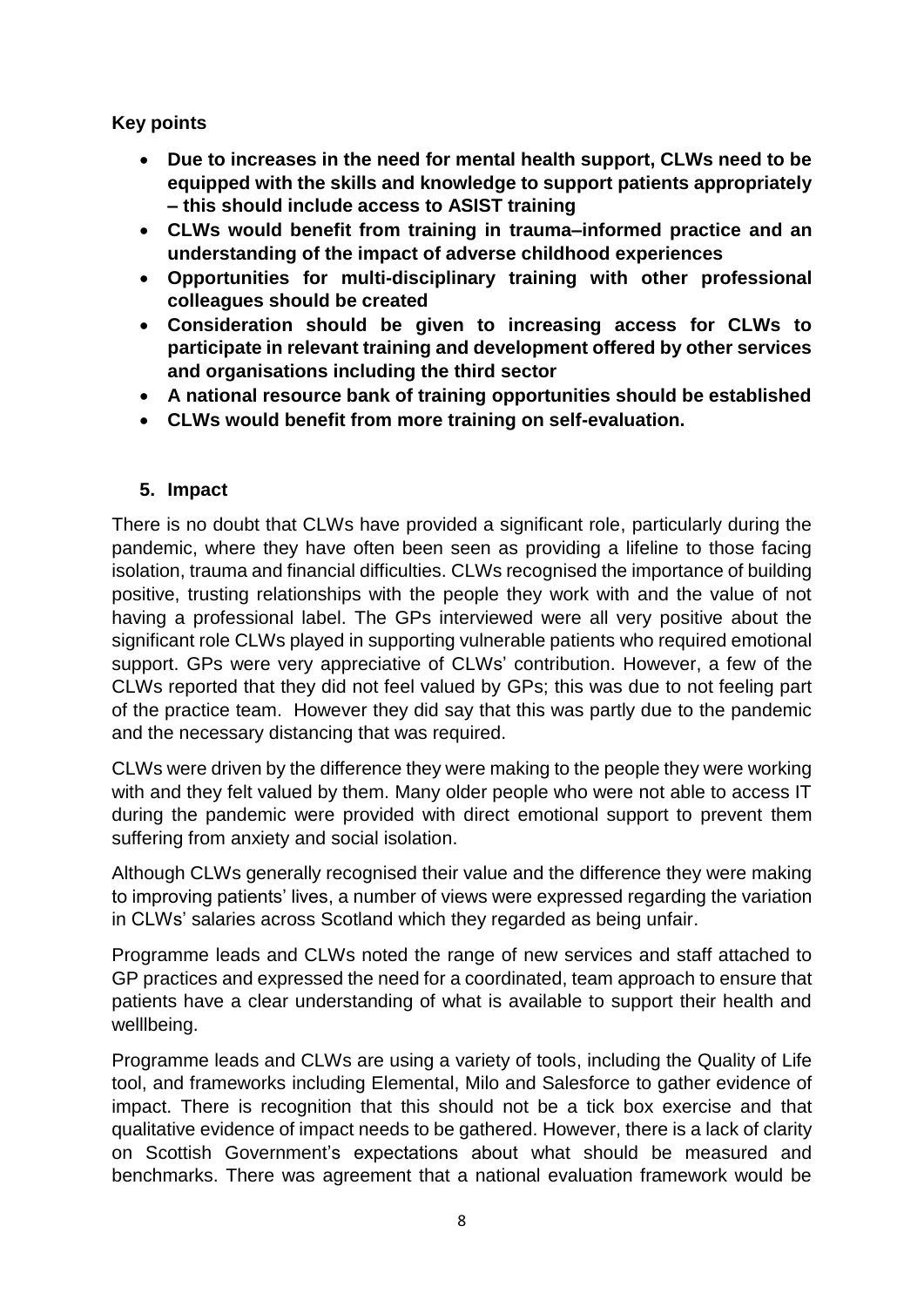helpful with clear guidance from Scottish Government. This would help with consistency and getting a national picture of the difference being made in addressing health inequalities and improving health and wellbeing outcomes. Training and development associated with self-evaluation and reporting would be helpful.

# **Key Points**

- **CLWs are having a significant impact in providing support and advice to vulnerable patients with wide ranging needs**
- **GPs and others generally recognise the value of CLWs and the difference they are making to improving lives**
- **Their role has been particularly significant during the pandemic where they have reached out to individuals who have been socially isolated and struggling to access services**
- **Almost all CLWs recognise their value but are aware of the differential in salaries nationally which they feel needs to be addressed for the purposes of fairness and equity**
- **A number of tools are being developed nationally to measure outcomes and impact. It would be helpful to have a national evaluation framework to ensure consistency in approach with relevant training to avoid reinventing the wheel.**

# **6. Health and Wellbeing**

The role of the CLW has been evolving and most CLWs reported increasing expectations during the pandemic. There was a general consensus that the workload was growing, with increasing responsibilities and supporting more patients with complex issues. Given the complexities of the role and increasing demand to support patients who may have significant issues including mental health, CLWs reported that in most cases, they felt supported and able to focus on ensuring that they were taking care of their own health and wellbeing. This was helped by having line managers who made time for them, psychological support (when available) in dealing with difficult cases and support from their peers.

They recognised the value of having protected time to reflect on their experiences and being able to share this with other colleagues. A few CLWs reported the benefits of being part of a buddy system and the provision of mindfulness and yoga sessions in supporting their health and wellbeing.

However CLWs have felt under enormous pressure from an increasing workload and having to deal with complex cases. They are also holding on to cases for longer due to pressures on mental health services. All of this is combining and making them feel exhausted at times. A few reported that they were having to focus on their own selfcare where support was limited or unavailable.

During the pandemic, CLWs could feel isolated and had to be pro-active in maintaining contact with their work colleagues and peers.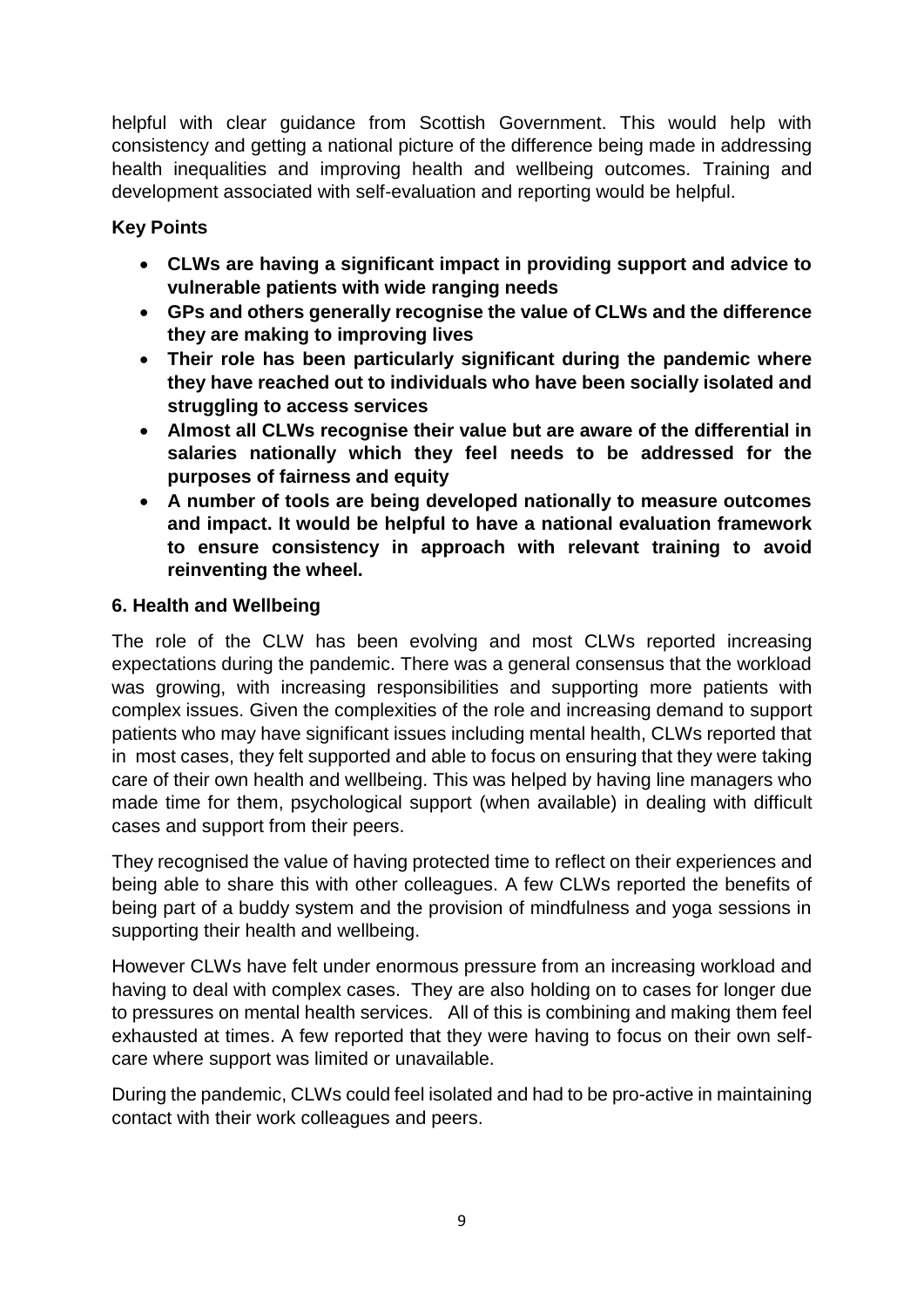**Key points**

- **The workload of CLWs has increased significantly during the pandemic with a growth in supporting patients experiencing mental health issues**
- **CLWs need to have appropriate training and development including ASIST training to support patients effectively**
- **CLWs benefit from psychological support when dealing with complex cases**
- **Better systems need to be in place to ensure that appropriate referrals are being made to CLWs**
- **Opportunities to reflect on cases and receive support from line managers, peers and other professionals is critical**
- **Courses in mindfulness, yoga and others should be available to support the health and wellbeing of CLWs.**

# **7. Future developments and recommendations**

CLWs and programme leads all recognised the need to develop opportunities for wider support networks both locally and nationally which would provide time for peer support, discussing ideas and sharing good practice. All programme leads and CLWs recognised the need for a Scotland specific network for CLWs rather than a UK-wide one, to reflect the uniqueness of Scotland. A few programme leads and CLWs noted that they can feel isolated in their roles and that peer support and networks provide much valued support. They were conscious of the variations nationally in the role and practice and saw the benefits of strengthening a network that would involve practitioners across Scotland.

More work needs to be done to build teams in GP practices to include CLWs in planning and decision-making. Unfortunately, there are a number of CLWs attached to GP practices who do not have the opportunity to meet with GPs and other professional colleagues and, as a result, don't feel valued. Due to this lack of understanding of the role of the CLW, patient care can be compromised by inappropriate referrals.

Psychological services/mental health practitioners were inundated and the third sector was not as strong as it had been pre-pandemic, both in terms of the number of groups/organisations operating and the variety of services on offer. Programme leads and CLWs have been proactive in a number of cases and have produced leaflets explaining their role for GPs and other professionals and patients. A number of CLWs have been given the opportunity to provide presentations to GP practice teams; this has helped to raise awareness and understanding of the role and has resulted in clearer expectations. In one CLW programme area, a practitioner handbook has been produced and a number of interviewees felt that this would be invaluable to their own programmes. It would be helpful if this approach could be replicated across Scotland.

A number of leads and CLWs felt it would be useful to provide an input to medical students on the role of CLWs to raise awareness of social prescribing. This is already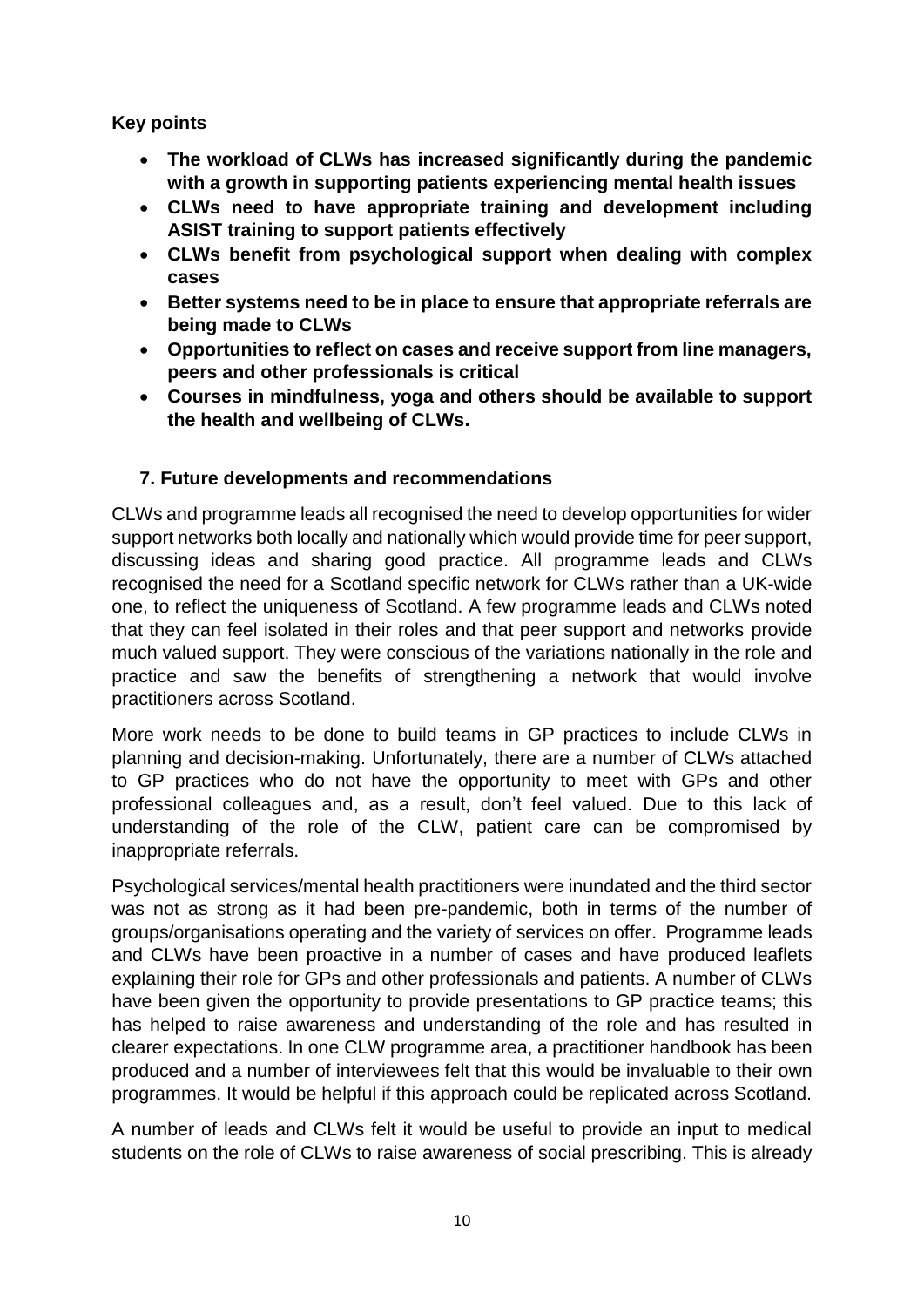happening in some areas including Edinburgh. Others mentioned that it would be helpful for junior doctors to shadow CLWs and vice versa.

There are a number of areas where it would be beneficial for programme leads to share their practice including measuring the impact of CLWs in reducing health inequalities. VHS and the Scottish Community Link Worker Network is already working in partnership with Evaluation Support Scotland to provide workshops on measuring the impact CLWs' work in tackling health inequalities. Various evaluation systems are being used currently by CLWs and it would be useful to share what is working well to avoid reinventing wheels. It would be helpful for Scottish Government to develop a national evaluation framework with clear guidance on the gathering of quantitative and qualitative data.

A number of those interviewed noted issues in regard to IT; one example included not having NHS email accounts after a significant length of time in the role. There were difficulties in being able to record information on systems that could be helpful for gathering evidence of CLWs' impact on improving the lives of their patients.

There was little interest in the development of a national qualification. Almost all of those interviewed highlighted the diversity of the backgrounds of CLWs as being a positive and felt that it was invaluable within teams. However, the general consensus was that a standardised programme of relevant core training would be beneficial. We also discussed the potential benefits of introducing a system for recognising prior learning which would value the individual's background and qualifications without the requirement of a specific qualification for the role. This appeared to be the preferred option. There is a clear role for the Scottish Community Link Network to facilitate the development and introduction of a programme of core training for CLWs.

Due to the increased demand for mental health support and services, training and development on this area was seen as a priority. There was recognition that anyone starting their role as a CLW needed to have a clear understanding of social prescribing and subscribe to an appropriate code of conduct. In addition, CLWs required empathy and understanding regarding the trauma and circumstances of the people they would be working with and adopt trauma-informed practice.

Due to a variation in access to training and development opportunities, both programme leads and CLWs agreed that a national database would be helpful in gathering information about the best training and development courses available to meet the needs of CLWs to avoid reinventing wheels. E-learning modules that were easily accessible and relevant would be welcomed although the value of in-person training and development was recognised in creating opportunities for reflecting on case studies and sharing practice.

Almost all CLWs, leads and stakeholders thought it would be helpful to have an umbrella organisation for CLWs that would develop professional standards and competences over time. CLWs also mentioned an interest in career progression.